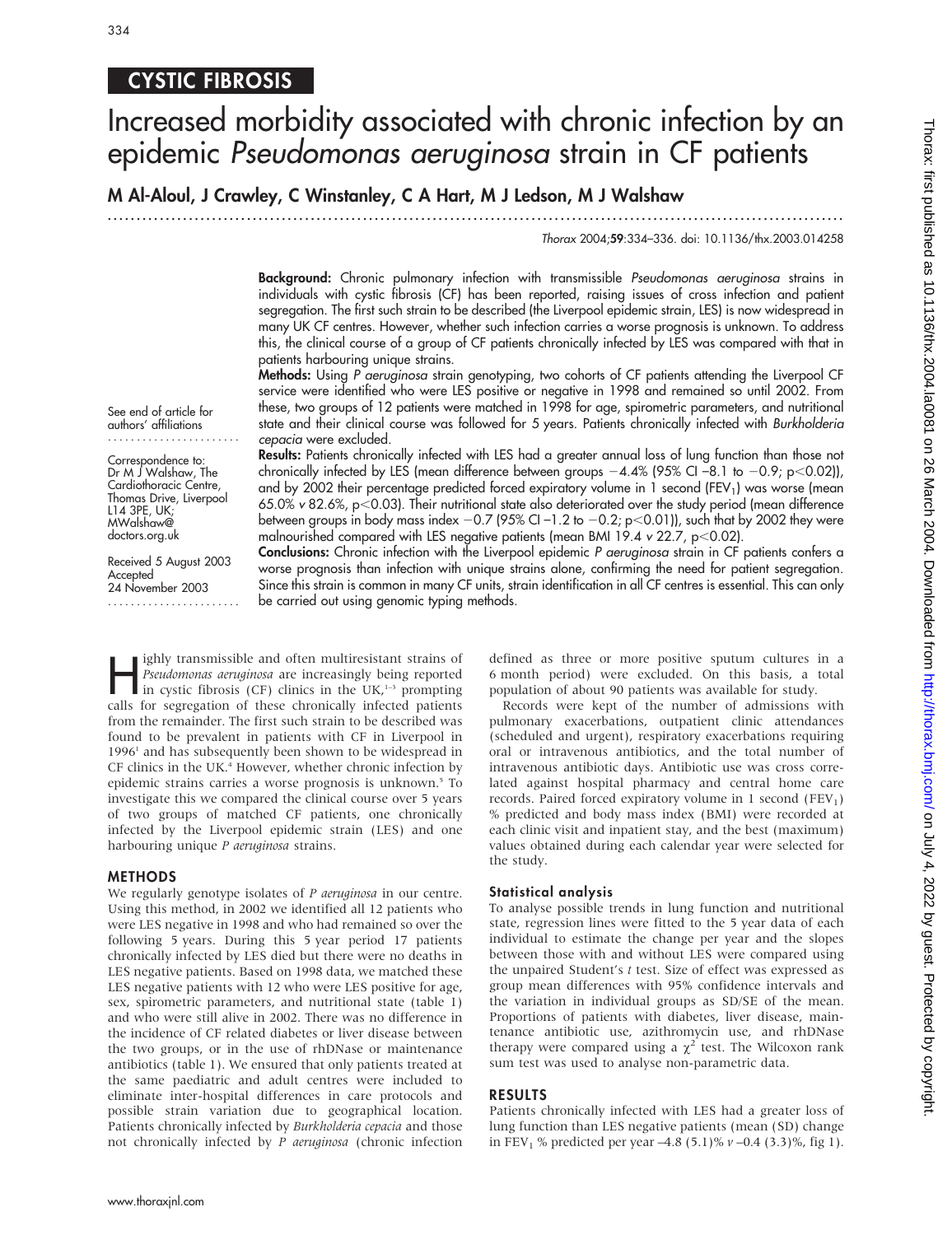|                                          | Epidemic strain $(n = 12)$ | Unique strains $(n = 12)$ | p value   |
|------------------------------------------|----------------------------|---------------------------|-----------|
| Age (years)*                             | $16.6$ (2.4; 13-20)        | $17.5$ (3.7; 12-25)       | <b>NS</b> |
| M: F                                     | 5:7                        | 7:5                       | NS        |
| FEV <sub>1</sub> (% predicted)*          | 86.0 (14.8; 59-110)        | 85.3 (14.6; 60-109)       | NS        |
| BMI $(kq/m^2)^*$                         | 21.0 (2.8; 16.9-27.1)      | $21.4$ (3.4; 16.2-28.0)   | NS        |
| CFRD(n)                                  | $\overline{2}$             |                           | NS        |
| Liver disease (n)                        |                            |                           | NS        |
| rhDNase therapy (n)                      | 4                          | 3                         | NS        |
| Maintenance oral<br>antibiotics (n)      | 6                          | 6                         | NS        |
| Maintenance nebulised<br>antibiotics (n) | 10                         | 8                         | NS        |

The mean difference between groups in the annual rate of change of FEV<sub>1</sub> was  $-4.4\%$  (95% CI –8.1 to -0.9; p $< 0.02$ ), such that by 2002 LES positive patients had a worse  $FEV<sub>1</sub>$  % predicted (mean (SD) 65.0 (18.6)%  $v$  82.6 (20.3)%, p<0.03).

Furthermore, their nutritional state deteriorated over the study period (mean (SD) rate of change of BMI per year  $-0.3$ (0.6)  $v$  +0.3 (0.63), fig 2). The mean difference between groups in the annual rate of change in BMI was  $-0.7$  (95% CI  $-1.2$  to  $-0.2$ ; p $\leq 0.01$ ), such that by the end of the study they were significantly malnourished compared with LES negative patients (mean (SD) BMI 19.4 (2.3) kg/m<sup>2</sup> $v$  22.7 (3.5) kg/m<sup>2</sup>,  $p<0.02$ ). Although the number of outpatient clinic attendances and respiratory exacerbations requiring oral or intravenous antibiotics did not differ between the two groups (table 2), there was a trend to an increased need for hospital admissions ( $p = 0.07$ ) and days of intravenous antibiotic use  $(p = 0.09)$  in the LES group.

More LES positive patients were started on azithromycin for its immune modulatory effect  $(5/12 \ v \ 0/12, \ p<0.05)$ during the 5 year period. No patient had any episodes of ABPA or pneumothorax during the 5 year study period or any major interventions (such as PEG or Portacath insertion).

#### **DISCUSSION**

Highly transmissible (epidemic) strains of P aeruginosa have recently been shown to chronically infect patients with CF.<sup>1-3</sup> The first of these was described in our local paediatric centre in 1996,<sup>1</sup> and this LES has now spread to most CF centres in the UK $<sup>4</sup>$  prompting calls for patient segregation. However,</sup> whether cross infection with these transmissible, often multiresistant, strains contributes to excess morbidity and mortality in CF patients was previously unknown.<sup>5</sup> While one study suggested that patients chronically infected by a different (less prevalent) epidemic strain underwent more inpatient treatment over 1 year,<sup>6</sup> it was unclear whether



Figure 1 Mean (SE) changes in lung function in CF patients chronically infected with an epidemic strain of P aeruginosa (Pa) and those infected with a unique strain, 1998–2002.  $p<0.02$  for difference in the annual rate of change in  $FEV<sub>1</sub>$  % predicted.



Figure 2 Mean (SE) changes in body mass index (BMI) in CF patients chronically infected with an epidemic strain of P aeruginosa (Pa) and those infected with a unique strain, 1998–2002.  $p< 0.01$  for difference in the annual rate of change in BMI.

these patients acquired the epidemic strain because they were more severely affected by CF and therefore spent more time in hospital, and not vice versa. Furthermore, this study showed no deterioration in objective parameters of the clinical condition.

For the first time we have clearly shown that a group of CF patients chronically infected by a major P aeruginosa epidemic strain had a greater deterioration in pulmonary function and nutritional state than matched patients over a prolonged time period. Furthermore, there was a trend to an increased treatment burden in these patients. This is important since this transmissible strain tends to be multiresistant, defined as resistant to all antibiotics in two or more classes of antipseudomonal antibiotics<sup>7</sup> (as found in  $11$  of the  $12$ patients in this study), and we have already shown that the repeated use of the limited range of nephrotoxic antibiotics to which the strain is sensitive has caused renal damage in our adult CF patients.<sup>8</sup>

This study provides compelling evidence that chronic infection by LES is a serious risk factor for CF patients, especially since it is capable of cross infecting patients already harbouring unique strains (superinfection).<sup>9</sup> However, current segregation policies suggest that all patients chronically infected by P aeruginosa should be separated from the remainder.<sup>10</sup> Such policies are illogical in that they assume patients infected by unique strains are a risk to the remainder which, by definition, is not possible,<sup>11</sup> and they also ignore the risk of superinfection by epidemic strains. Furthermore, cohorting all P aeruginosa infected patients together will enhance the contact density, thereby increasing the risk of superinfection. Unfortunately, epidemic strains can only be identified by genomic techniques since antibiogram and morphotype methods are indiscriminatory.<sup>2 12–14</sup> In keeping with this, we regularly genotype all P aeruginosa isolates in our unit in order to diminish the risk of cross infection. A rapid